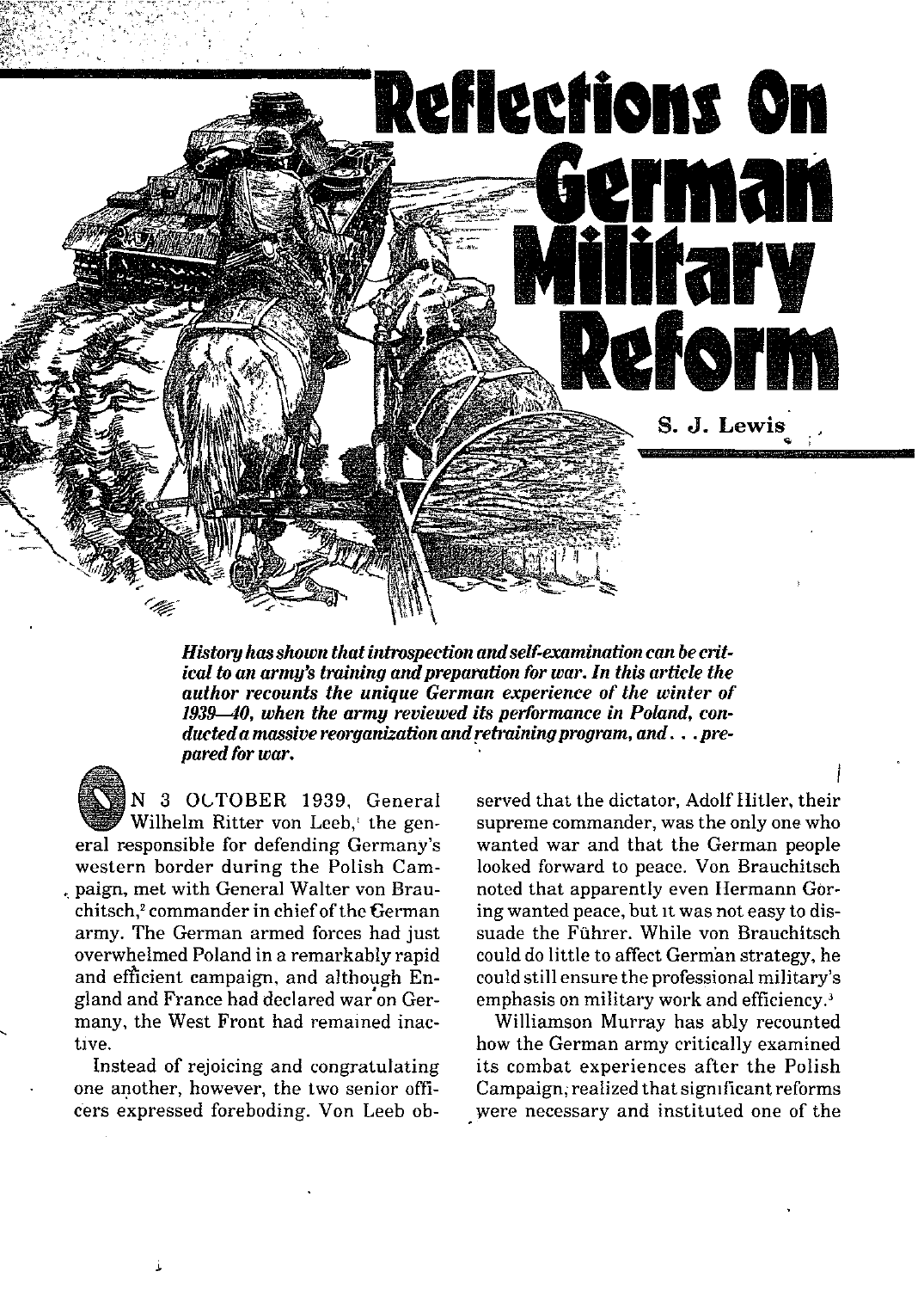largest (re)training programs in German military history. This was indeed a remarkable achievement in military institutional reform, but, as will become apparent, one that in all probability will be incapable of duplication.'

Although the Nazi dictatorship had forced many of the senior army generals into retirement and had given the outward impression of having wedded the army to the National Socialist state, the military elite's values and behavior patterns had not yet changed. The senior army leaders were the product of the efficiency oriented Reichsheer, which in 1939 and 1940 continued to examine military performance and organization with its traditional professional detachment. What transpired, therefore, *was* a unique event in Prusso-German military history-the brief flowering of Weimarmilitary culture. The Nazi attacks upon the German army continued, culminating in the revolutionary changes of 1942 which, coupled with the dynamics of wartime change, fundamentally altered both the army and officer corps.

## The Problems

German military records do indeed reflect serious internal criticism of the army's performance in the Polish Campaign. It would be a major error, however, to ignore the senior ofticer corps' overall satisfaction with the Field Army's performance, for the army and individual soldier had indeed fought well. The army's doctrine and fundamental structure remained sound. The army's specific problems involved several organizational flaws and poor unit performance in these critical areas: discipline, tactical errors, a general lethargy, camouflage, reconnaissance, security and fire discipline. These flaws were the result of the excessively rapid military expansion following 1935 and the consequential inexperience of the junior and mid-level officers. These flaws

could only be corrected by a major training effort.'

In peacetime the Army General Staff would have evaluated troop performance through its arms inspectorates (Infantry Inspector, Artillery Inspector and so forth),

*The German army critically ' examined its combat experiences after the Polish Campaign. . . and instituted*  $one of the largest (re) training process$ *grams in German military history, This was indeed a remarkable achievement in military iaatitutional reform, but . . . one that in allprobability will be incapable of duplication.*

but those offices, upon mobilization, had been transferred to the commander of the Reserve Army. Von Brauchitsch consequently established similar arms inspectors for the Field Army that would be under his direct authority. As these new inspectorates became operational, they coordinated the retraining effort with Colonel Edgar R6hricht's' Training Branch of the Army General Staff:

Although the divisional experience reports constituted a major source for examining German army strengths and weaknesses in the Polish Campaign, personal visits and reports to the chief of the Army General Staff, Colonel General Franz Halder,<sup>8</sup> by senior commanders and staff officers were probably of equal importance. On 10 September 1939, General Fedor von Bock, ° commander of Army Group North, informed Halder that the German infantry was not up to the quality of that of 1914. He reported that the troops did little more than follow their leaders, which explained the high officer casualties. The troops lacked impetuosity. Machineguns at the front often did not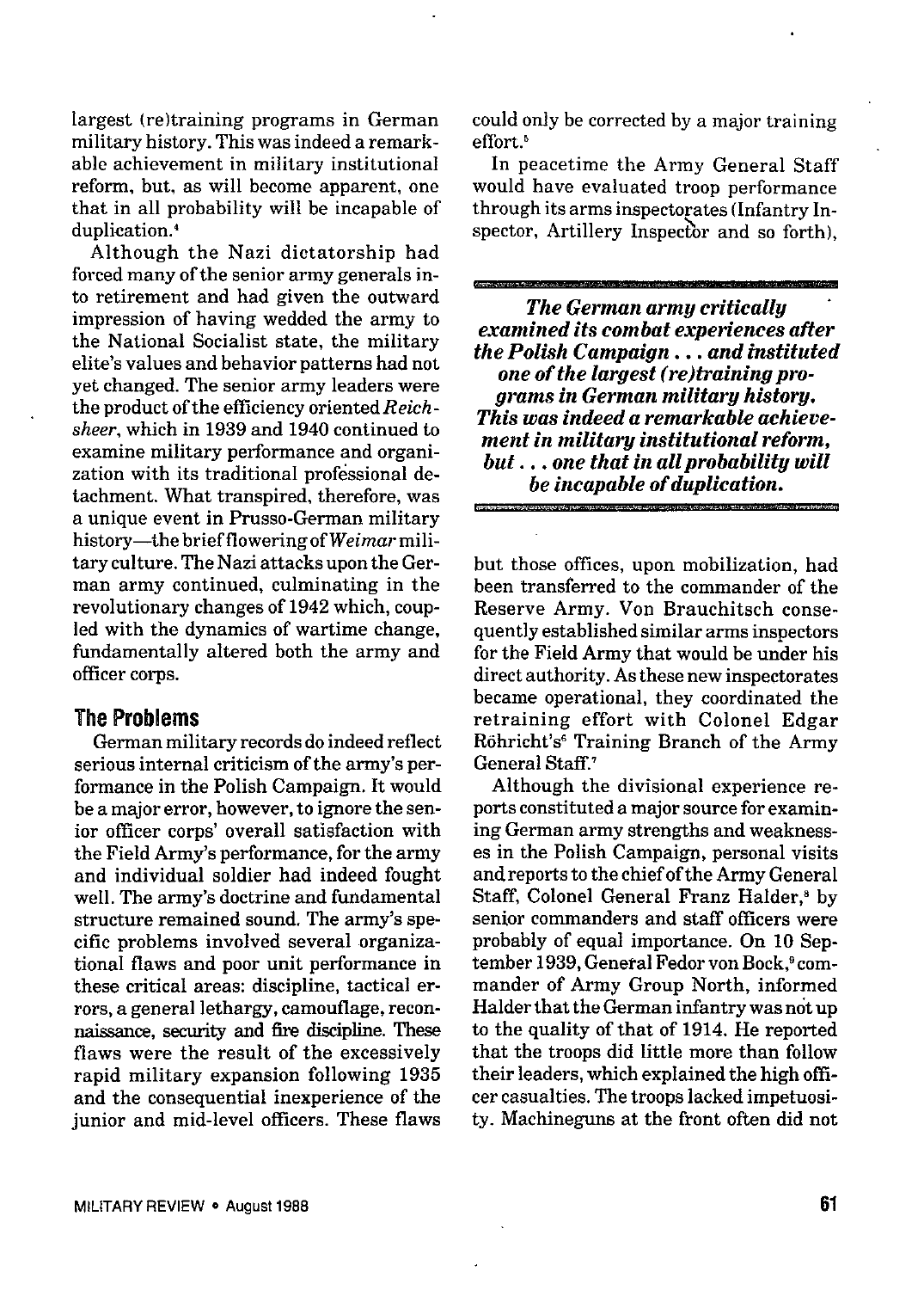

*General Fedor von Bock, commander of Army Group North, informed Halder that the German infantry was not up to the quatity of that of1914. . . . the troops did little more than follow their leaders, which explained the high ofticer casualties. The troops lacked impetuosity. Machineguns at ihe front oflen did not open tire at the enemy because they did not want to reveal their location.*

open fire at the enemy because they did not want to reveal their location.'" Over the following month a number of senior army officers informed Halder of the poor leadership in the corps of junior and mid-level officers. Most often, these reports emphasized the lack of discipline in the army."

The German General Staff issued its major policy statements on 13 and 15 October 1939. Bythattime, most ofthedivisionalexperience reports had not yet arrived from the field. Furthermore, the captains and majors who drafted such statements undoubtedly required some time to assemble data, draft the documents and have them approved.<sup>12</sup> In the first statement, von Brauchitsch followed the recommendations of the infantry branch and reorganized the smallest tactical units—companies, platoons and squads-throughout the entire army. Thereafter the squad consisted of nine men and one noncommissioned officer (NCO) equipped with an MG 34 machinegun.'3 The second statement originated from the General Staff Training Branch, concluding that although the fundamental doctrine and structure of the army remained sound. the Polish Campaign had demonstrated serious flaws that required immediate attention<sup>14</sup>

*I*

I

The General Staff also resolved that the motorized divisions required organizational reform. The Polish Campaign demonstrated that the light Mark I and Mark II tanks were obsolete. The motorized infantry divisions proved unwieldy, so the Army High Command (hereafter OKH [Oberkommando des *Heeres*]) directed each division to give up one infantry regiment (leaving each division with two infantry regiments), The panzer divisions used these disbanded regiments to increase the strength of'their infantry regiments from three to four battalions. Before the war, OKH had already planned to upgrade the four light divisions into panzer divisions and therefore resolved to execute the reorganization in the winter following the campaign in Poland.<sup>15</sup>

The group of officers who created the German mechanized forces (officers in several offices of the General Staff) formed the light division as a mechanized reconnaissance force capable of scouting and screening the

'

.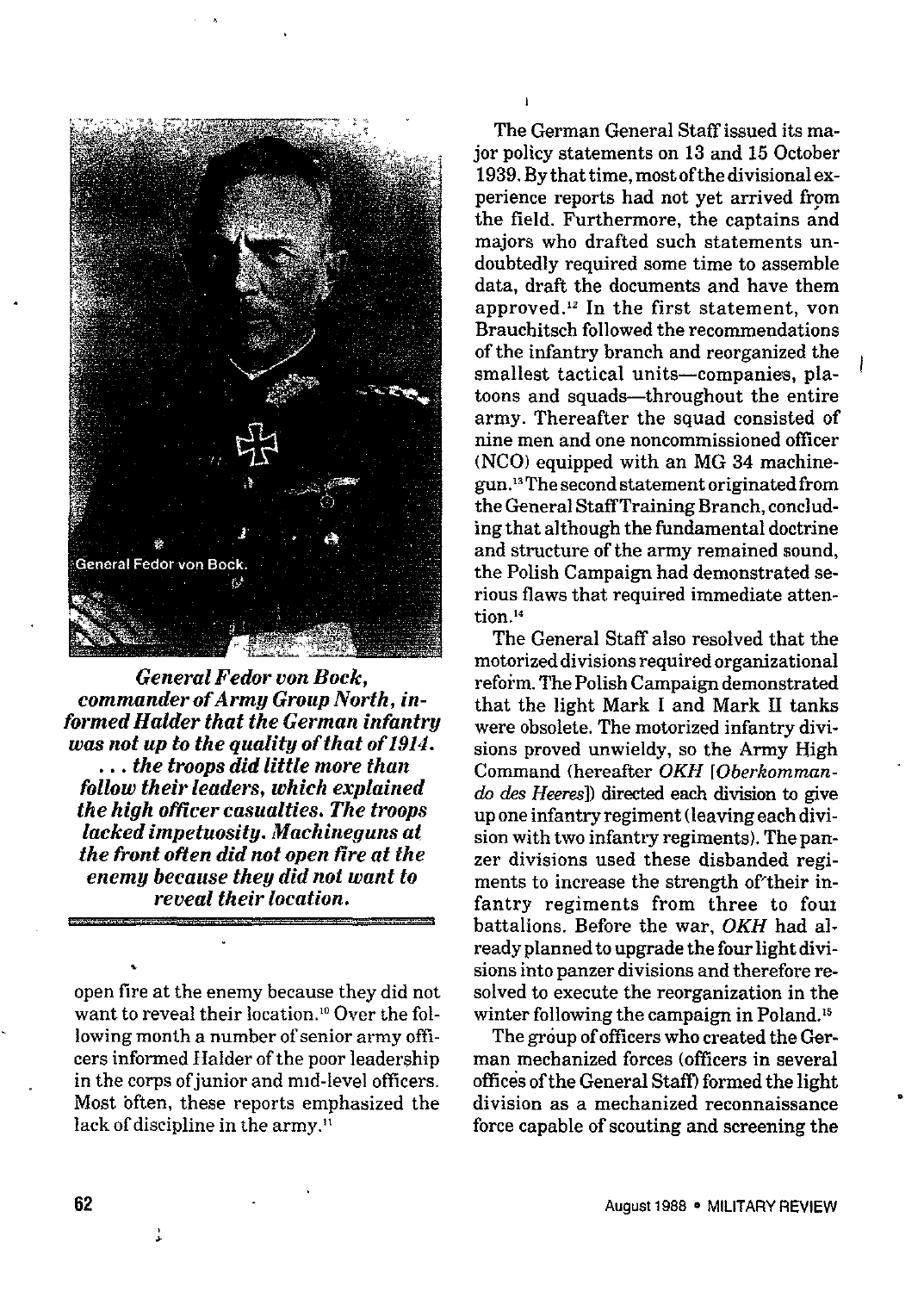front and flanks during a war of movement. Realistic training exercises demonstrated that they did not possess sufficient combat power and that the panzer and motorized infantry divisions could perform the same functions. Furthermore, creation of a third type of mechanized division violated the organizational principle of uniformity.<sup>16</sup>

A detailed examination of the massive (re)training effort the German army undertook from October 1939 until early May 1940 lies beyond the scope of this paper. It should be emphasized, however, that although German units trained as thoroughly as possible during that period, OKH viewed officer training as the crucial factor. Most reserve officers had not seen combat since 1918 and had received little training. Furthermore, the excessively rapid military expansion after 1935 prohibited serving officers from developing their professional skille. *OKH* entrusted company and battery training to each field army headquarters in December 1939. This program proved so successful that it led to the creation of permanent company commander schools.<sup>17</sup> *OKH* assumed responsibility for the training of battalion and regimental commanders. The army placed an infantry division at Königsbrück at the disposal of this training program, where groups of 300 battalion commanders trained for four weeks. $18$ 

## Rain, Training and Political interference

One might well wonder why *OKH* waited until December to institute the Battalion Commanders School if ofticer training was of such importance. The answer is quite simple—politics. Given the opportunity, *OKH* would have remained on the defensive in the West throughout the winter: training, planning and building up its stores of weapons and ammunition. As soon as the Polieh Campaign ended, however, Hitler made his first concerted effort to interfere in the military decision-making process, di-



*Von Brauchitsch followed the recommendations of the infantry branch and reorganized the smallest tactical units --companies, platoons and squads throughout the entire armg. Thereafter the squad consisted of nine men and one non commissioned ofticer equipped with an MG 34 machinegun.*

recting tbe German armed forces to invade France and Belgium as soon as possible.

It lies beyond the scope of this paper to address the complex, long and losing struggle of the army General Staff against the Nazi

6.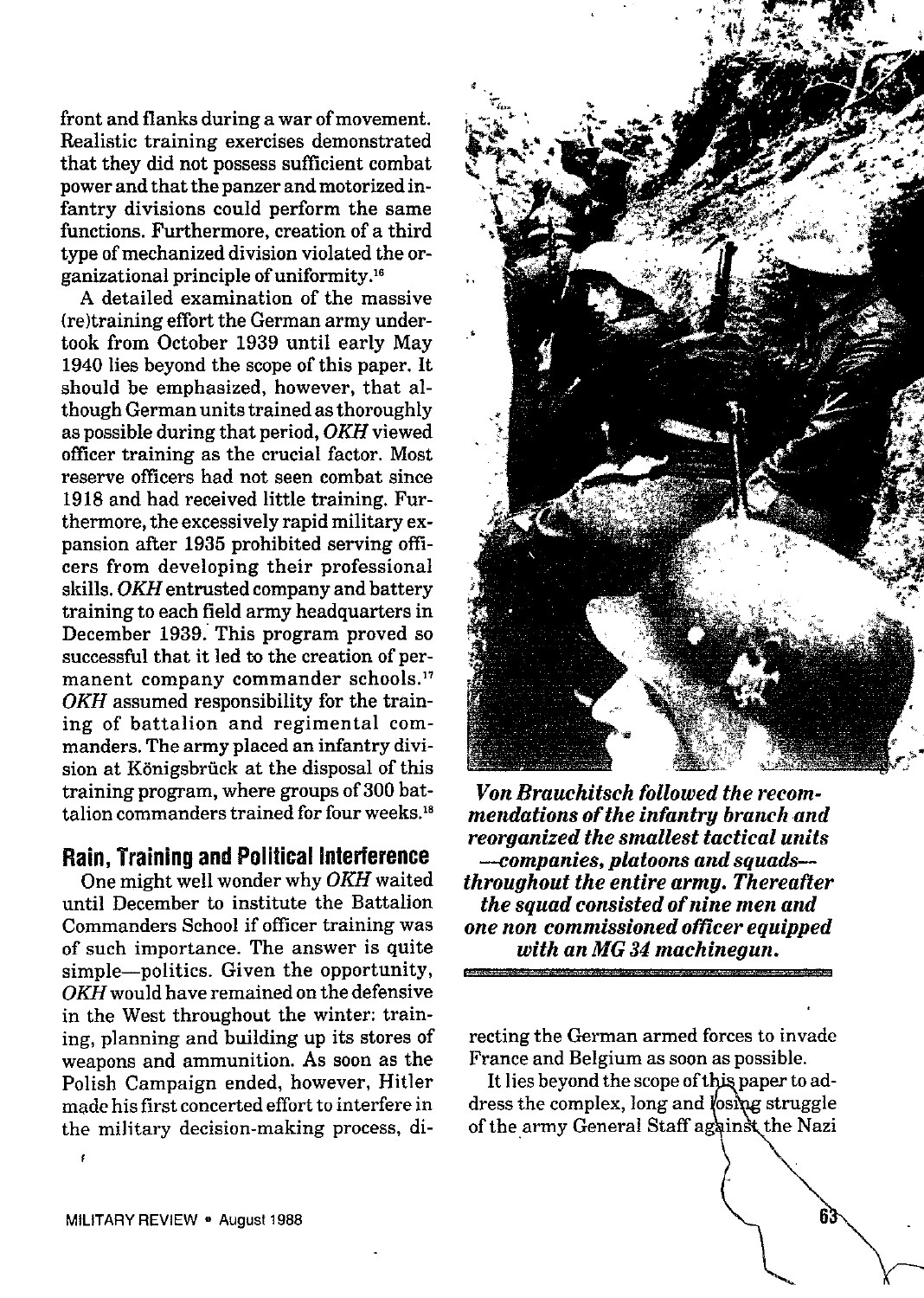

*The first major training dilemma for the German army was to carry out the reorganization of the infantry companies and then train the lieutenants and sergeants in leading their platoons and squads. This proved a rnajorproblem, for the divisions along the West Wall spent most of their time improving the still incomplete defensive positions. . . . The army's reserve divisions had an even more difficult task, fielding new units that were lacking experience and equipment.*

dictatorship. Hitler's demand to invade Belgium and France kept large portions of the German army tied down along the western border until December, when it became obvious that bad weather would prohibit an offensive in mid winter."

The first major training dilemma for the German army was to carry out the reorganization of the infantry companies and then tram the lieutenants and sergeants in leading their platoons and squads. This proved a major problem, for the divisions along the West Wall spent most of their time improving the still Incomplete defensive positions. Such units had to create their own miniature training areas in their immediate vicinity and there was an ammunition shortage throughout the entire army.

On 24 October the VI Corps headquarters

resolved to use the suggested 14-day training schedule, but stipulated that it could be used for both training and resting troops. The 16th Infantry Division, on the other hand, directed that units would train both at the front and when in reserve. General Gotthard Heinrici directed his division to create special NCO courses within the companies and batteries in which the platoon leaders would also participate. The 16th Division's two-week training periods emphasized offensive action and used both terrain walks and discussions. Heinrici directed units on the line to develop individual military skills within the squad and platoon.<sup>20</sup>

One battalion at a time underwent reorganization in late October and began to train the new squads and platoons. But, in the heavy October rains, the 16th Division

64 1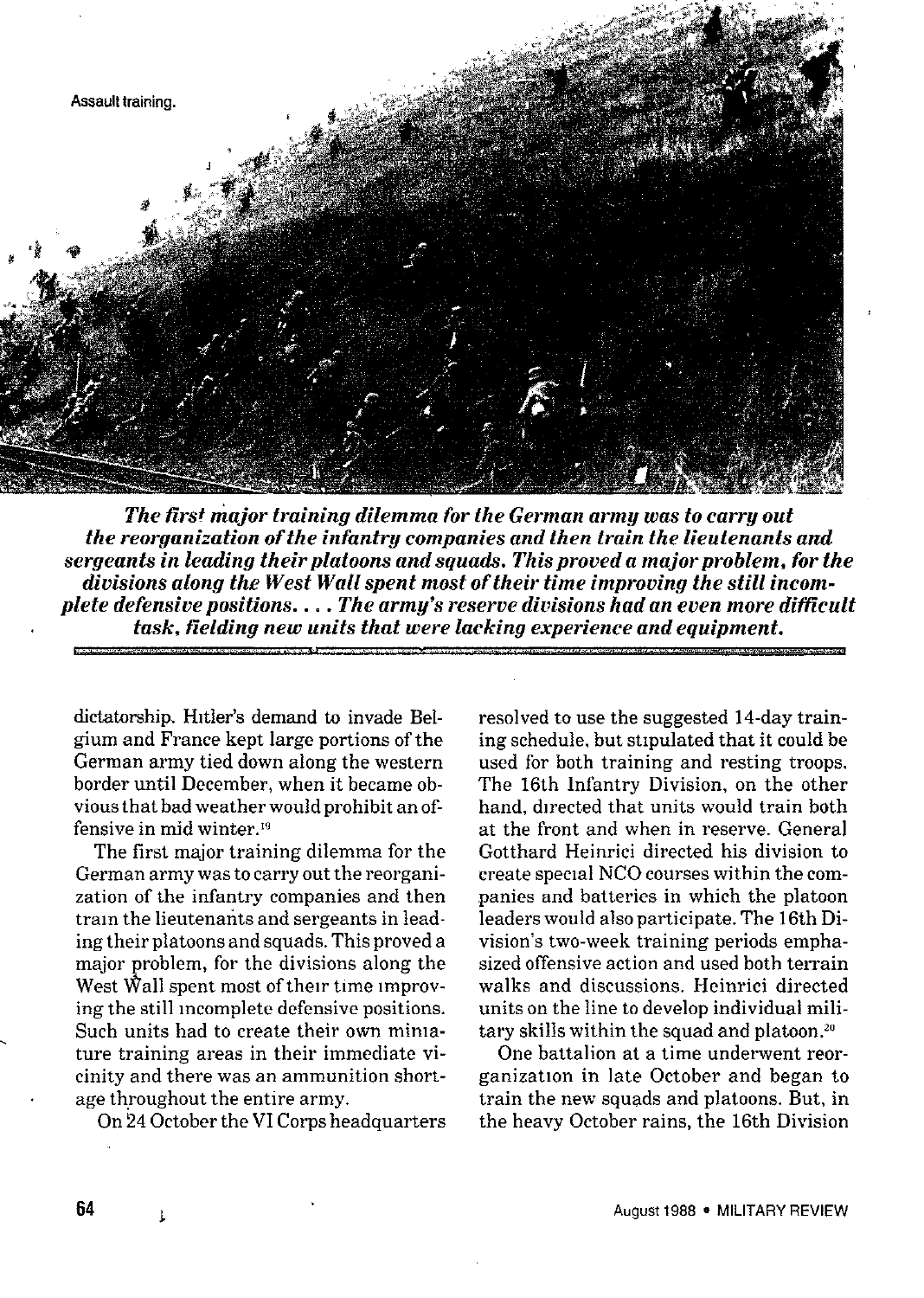had difficulty executing its training program-lacking time, ammunition and training areas. The VI Corps headquarters attempted to establish a combat school in Bitburg, but could not secure the required weapons, equipment and ammunition. On 31 October the corps announced that the school would open at a later date and directed all individuals and units at the school to return to their original units.<sup>21</sup>

The army's reserve divisions had an even more dificult task, fielding new units that were lacking experience and equipment. On 2 November 1939, von Brauchitsch met with a number of commanders in Düsseldorf, where he inquired about the condition of the divisions. General Ewald von Kleist, commander of XXII Corps, reported that his two reserve divisions lacked combat experience and weapons and were consequently suited only for defensive employment. Three days later XXII Corps finally directed its divisions to carry out the reorganization of their infantry companies, even though the required weaponry had not arrived. By the end of the month, heavy rains ended any possibility of large-scale military operations, swelling the rivers, inundating low areas and rendering large-scale troop movement Impossible.

On 12 December, *OKH* foresaw the opportunity for the Field Army to undertake a more systematic training program. Von Brauchitsch directed Army Groups A and B to use the quiet period leading up to December 27 to train as thoroughly as possible, focusing on exercises from reinforced battalion up to division level. Again, the major purpose was to train the mid-level and junior officers, and would be administered by corps headquarters by selected commanders and instructional personnel. *OKH* directed the combat infantry of the motorized and nonmotorized divisions to continue their fire exercises using the new company organization.<sup>23</sup> The Sixth Army on the following day



*The Polish Campaign demonstrated that the light Jfark I and Mark II tanks were obsolete. The motorized infantry divisions proced unwieldg, so the .4rmy High Command. . . directed each dioision to gire up one infantry regintent ([earing each diuision*  $with two infantru\, remains.$  *The panzer diuisions used these disbanded regiments to increase the strength of their infantry regiments.* 

doubled the number of men authorized to go on leave -from 5 to 10 percent of Its total force.<sup>44</sup>

By December, It became possible for several Field Army divisions to use army train-Ing areas, where they came under the authority of the Reserve Army. The railways, however, could not be used, so most divisions trained in their bivouac areas. The

&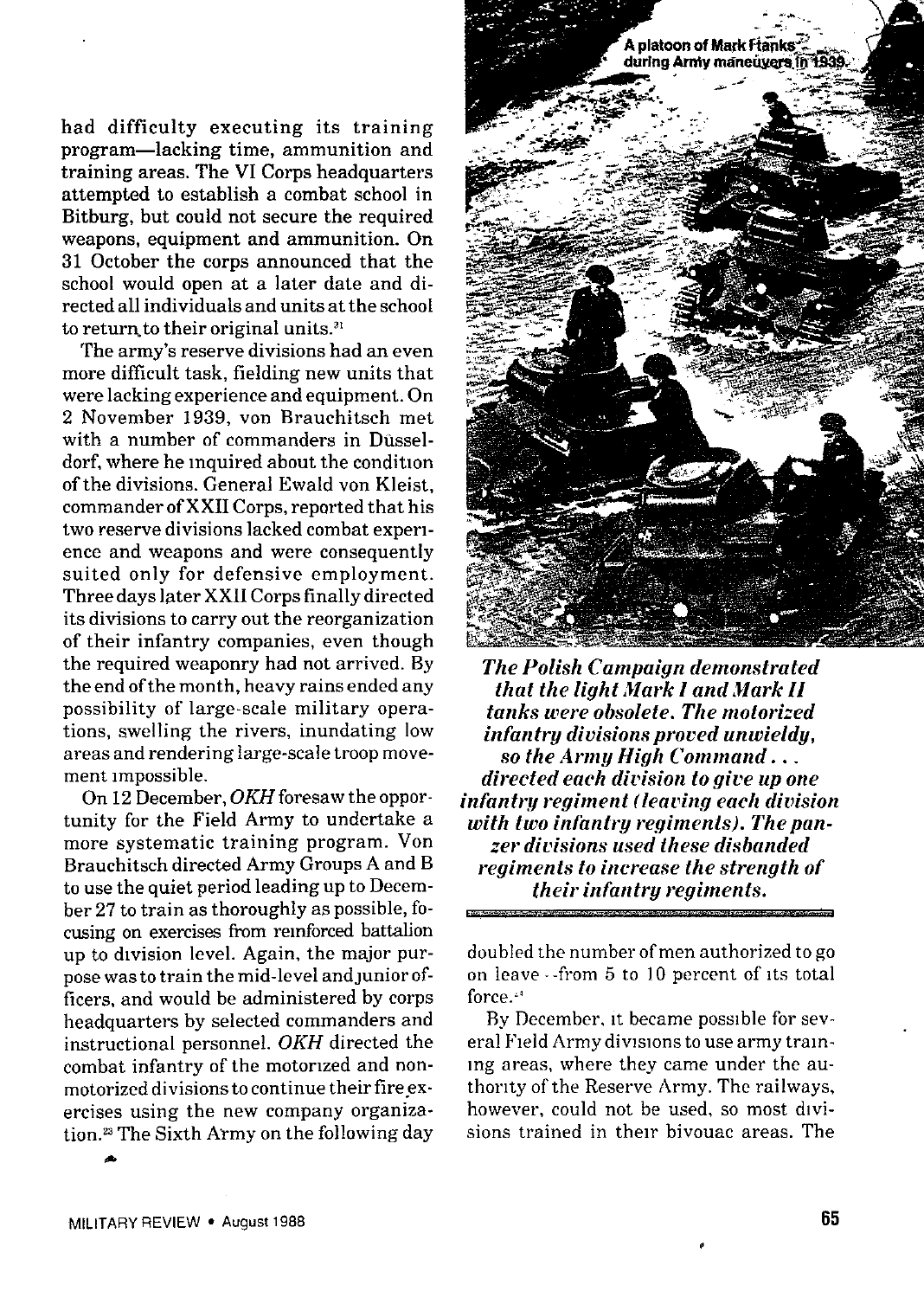

*One must of course ask if such a massive retraining effort was really necessary. Was this not simply a delaying tactic. . . . VonBrauchitsch [had] ' demonstrated a definite reluctance to launch a winter offensive . . . . In this instance, however, the stated need to improve military petiormauce, in all probability, resulted from the senior oficers' real desire to qualitatively improve the army. The unit afteraction reports and the verbal reports received by Halder and von Brauchitsch displayed a surprising uniformity.*

IOth Panzer Division, for example, remained in the Limburg area, while eight of its subordinate units conducted training programs.<sup>25</sup>

The severe weather in November and December provided the army little chance to carry out Hitler's bizarre demand for a winter offensive in the West. In early January, however, an event transpired that significantly altered the situation, when an aircraft carrying a  $L$ uftwaffe staff officer became lost m bad weather and landed m Belgium. The officer, contrary to all orders, carried a copy of the planned German advance through Belgium and northern France and he was unable to destroy all the papers. This compromise of the German operational plan along with the bad weather led to an immediate cancellation of the planned attack and provided the German High Command the respite necessary to adopt the "Manstein Plan." It also freed the German army to undertake more detailed training efforts<sup>26</sup>

On 19 January 1940, the training branch of the Army General Staff freed the Field Army to undertake more extensive training. The previous month, as mentioned above, OKH created a battalion commanders' course in Sazony. OKH created a

i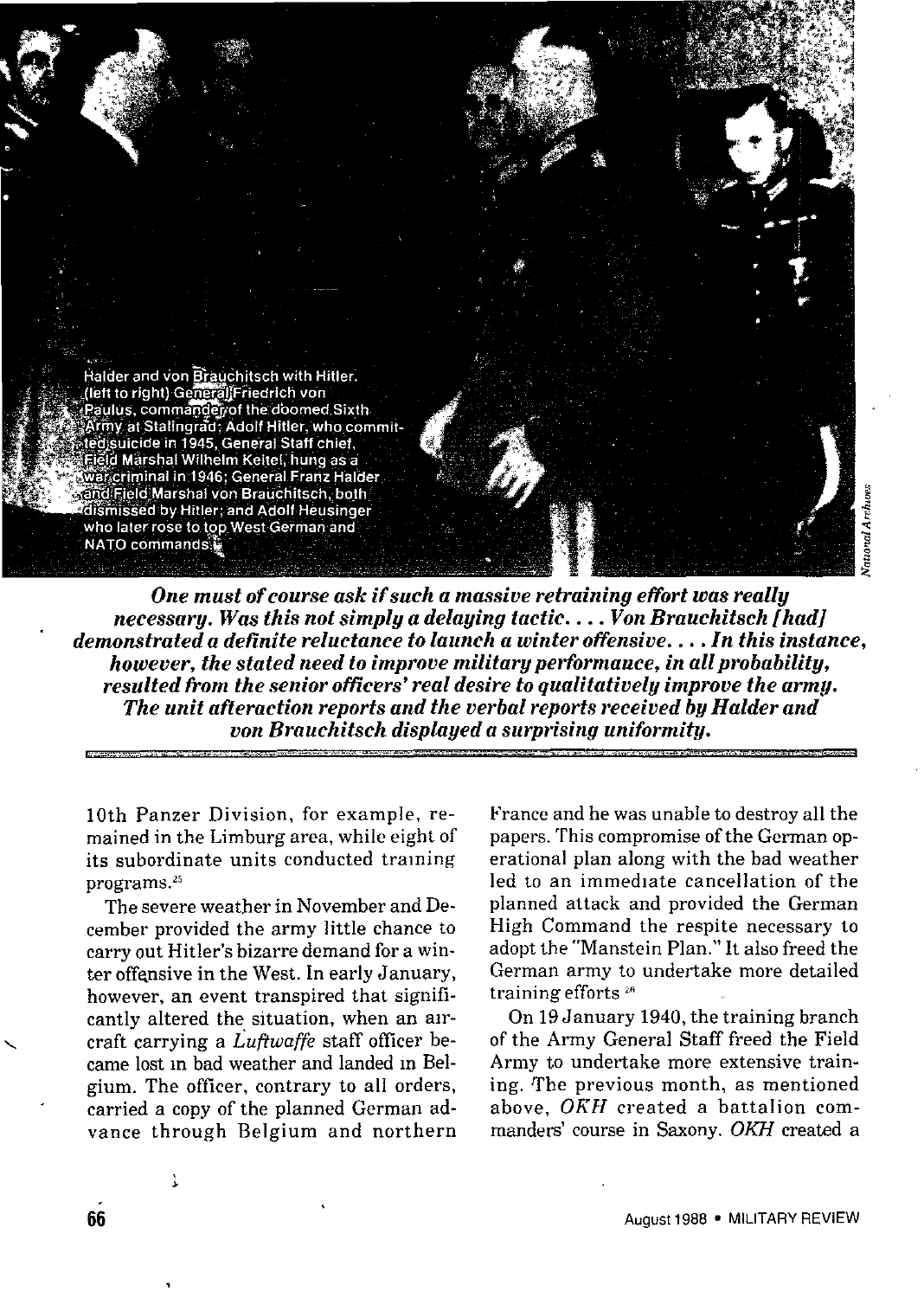similar program for officers of the mechanized units at the Wuensdorf Tank School. In addition, *OKH* transferred six divisions from the West Front to separate army training grounds for a three-week period ."

On paper the German army still acted as if it were about to carry out military operations in the West, postponing the planned attack every seven to 10 days. However, with entire divisions (including the mechanized divisions) along with a significant number of its battalion commanders east of the Rhine, an immediate offensive was out of the question. Until the May 1940 operation in the West, the German army returned to training, planning and administering the tasks with which it was most comfortable.

## **Reflections**

One must of course ask if such a massive retraining effort was really necessary. Was this not simply a delaying tactic, another attempt of the military elite to interfere with the political decision-making process? The aforementioned conversation between von Leeb and von Brauchitsch demonstrated a definite reluctance to launch a winter offensive. Furthermore, a number of senior German officers were indeed linked to an anti-Hitler conspiracy.<sup>28</sup> That, along with the ubiquitous German officers' diaries, stating that Colonel X or General Y did not like the idea of a Western offensive,<sup>29</sup> would provide sufficient evidence that "the evil empire" of the German officer corps had struck again.

In this instance, however, the stated need to improve military performance, in all probability, resulted from the senior officers' real desire to qualitatively improve the army. The unit after-action reports and the verbal reports received by Halder and von Brauchitsch displayed a surprising uniformity. It is also apparent that several of the organizational flaws had been suspected beforehand and hence received particular scrutiny. *In* addition, there is a general tendency for modern armies to experience difflculties in their first combat action—the natural dichotomy between peacetime training

*The army's specific problems involved several organizational flaws andpoor unit petiormance in these critical areas: discipline,otactical errors, a general lethargy, camouflage, reconnaissance, security and fire discipline. These flaws were the result of the excessively rapid military expasion following 1935.*

and the reality of war.<sup>30</sup> The German army's difficulties in the Polish Campaign were not therefore atypical. What was atypical, however, was the willingness within the officer corps to identify specific problems.

Such self-criticism is indeed unique, for in large modern organizations there is a tendency to regard as suspect anyone who delivers bad tidings.<sup>31</sup> The relative absence of this trait in the 1939 German army officer corps resulted from the training received in the efficiency-oriented *Reichsheer.* The following summer after the victory over the Western Allies, *OKH* sent out another questionnaire asking for an evaluation of army performance. In light of the army's spectacular success, one would expect relatively few criticisms. To the contrary, the midlevel and senior officers tended to minimize the success and point out areas in which the army required improvement.<sup>32</sup>

The German army reforms following the 1939 Polish Campaign resulted from several factors

e Even though it was essentially a reliable instrument, the Polish Campaign did demonstrate that it required improvements in both organization and training.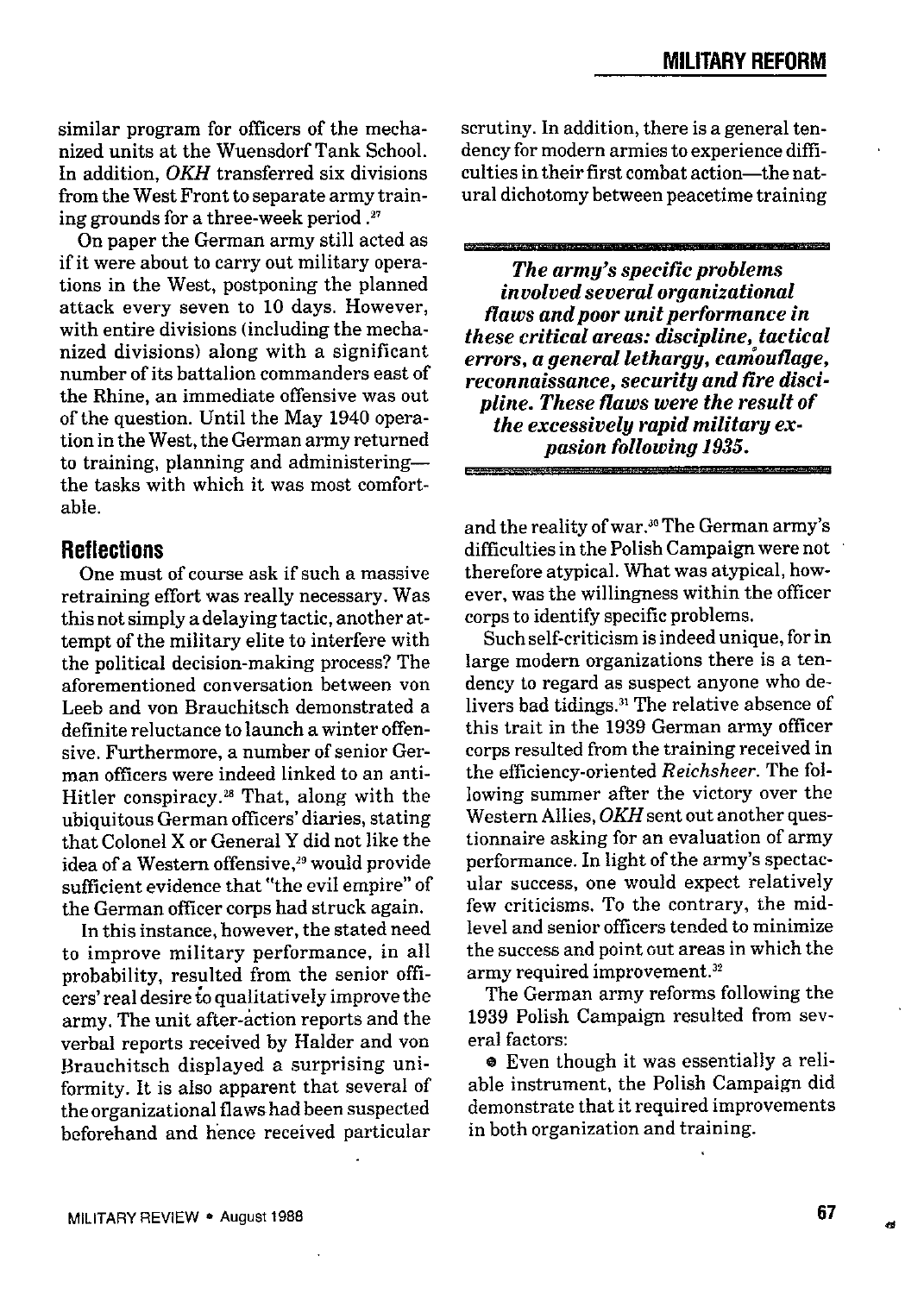*The German army's difficulties in the Polish Campaign were not therefore atypical. What was atypical, however, was the willingness within the officer*  $\epsilon$  *corps* to *identifu specific problems. Such self-criticism is indeed unique, for in large modern organizations there is a tendency to regard as ~uspect anyone who tielivers bad tidings.*

**e** The senior and mid-level officers who so critically observed the army's performance were the product of a particular military culture-the *Reichsheer* of *Weimar* Germany. The "efficiency mania" of the *Reichsheer* engendered in that small number of professional officers both the ability and the willingness to identify flaws and correct them (for example, the performance of their normal military work, for which they received their efficiency reports and promotions).<sup>33</sup>

o The army's senior officers, since the emergence of the Prussian General Staff, had become accustomed to relative independence in internal army affairs. In October and November of 1939, the senior and midlevel officers continued to perform their military work as if the army's political relationship to the head of state had not changed.

For the modern military decision maker, this one particular German example should give pause for serious reflection. On the one hand, it represents *a* remarkable example of a highly skilled professional group, small in number, performing military work rapidly and efficiently. That effort no doubt played a significant role in the German army's successful performance in the subsequent campaign in the West. Very few armies, however, will in all probability be allowed seven months to train, reorganize and plan for i subsequent operations after their initial combat experience.

The unique military culture of other national armies, furthermore, would mitigate against critical examination of their own policies. And finally, one must consider the political ramifications of internal criticism. Very few armies have been able to achieve the degree of independence in internal affairs as the old Prusso-German army. It maintained only a semblance of that control through 1941. The military reforms following the Polish Campaign should therefore be remembered as a flowering of the unique *Weirnar* military culture, rather than as a template for future action.  $M_{\odot}$ 

## **i40TES**

**1 W,lhdm L.eb was mm !" 1876 !" Pa,s9+l", sewed as an ri+ce, ," the 4th Bavanan Artillery Regiment and subsequently attended the Bavaria War Academv The K,rm of 0 . . . . . .n.oolea Leeb for MS dlstmoumwd conduct** rl"""g W"odd **W,w 1-1" ,Im** Re,Ch3hebY, "0" Leeb **"sully .wm"msnd,d Bavan an** units. He retired in 1938 but returned to command an army group from 1939 until early 1942 He saw no further service after January 1942 Allied au-**Umnl,estqmson.d h,mfrom May 1945 u"!,l Oecember 7948 Heo,eo on 29** April 1956, Wolf Kellig, Das Deutsche Heer, 1939-1945 Die Generalität des Heeres m 2 Weltkneg, vol. 3, (Bad Nauheim Podzun Verlag, 1957f), and von Leeb, Generalfeldmarschall Wilhelm Ritter von Leeb, Tagebuchauf zerchnungen und Lagebeurteilungen aus zwei Weltknegen, ed. Georg Mey er, (Stuttgart. Deutsche Verlags Anstalt, 1976).

**2 Walter "o" Smuch,lsch was born,. Bwl,n on 4 October 1881. m a d,,.**  $t$ nguished military family After serving as a cadet, he became an officer in the **m Pnssra. Guard Grensd,ar Reg,ment He .Ual.m. rewt.tlon m a cam**  $f$  able staff officer during the war and rose steadily in the Reichsheer, becoming  $\ln$  inspector of artillery in 1932, commander of Wehrkreis I in 1935, and army **Wmmander m clue! m 19SS He S.riered a ramer severe hearl Mach on 10 November 1941, and Hitler foreeatum to rel,re on 19 December i941 The**  $B$ ntish incarcerated von Brauchitsch in Hamburg, where he died on 18 Octo-**Lwr 1948. Ke,lho 43**

 $3$  **Von Leeb, Tagebuchaufzerchnungen diary entry,**  $3$  **October 1939** 

**4 W,ll,amson ML!\*w The German Response to V,ct.v I. P~land** Armed Forces and Society (Winter 1981) 285-98

**5 S J Lewis, Forgotten Legions German Army Infantry Policy 1918-**7941 **(New York Pmege[ i 985) 8S 98 and O,wy of Fedor "o" Bock, e" tries of 8** and 22 September 1939, National Archives Microfilm

**6 colonel (later Gwvarall Edger Rohn.ht was born 0. 1.6 June W92, I. L,eoau S,1.s,,, Heenteceothe 7th Pmss,an Grenadier Reg,ment,n 1912 but**  $r$  **esigned** to study law at the University of Breslau In August 1914 he enlisted **in the 157th lotantry Requirent as a lieutenant. He remained in the Reichsheer obtal"ed h,, general staH l,a,"mg serveti .\$ OPerattom .lfker to tlw iV** Corps, and later commanded the 34th Infantry Regiment He served as **eh,ef 0! the General SlaR Trafn,"g Sranch from October 1939 to late Oc+obe,** 1940, when he became chief of staff of the First Army He subsequently commanded the 95th Infantry Division in late 1942 and the XII and XX Corps in 1943 In 1944 and 1945, he commanded the LIX Corps Following the war he **rety in 1944 in 1944 in 1957 Ketlig, 274**, and **Fdgar Röhncht**, *Pflicht* etc. und Gewissen Ennnerung eines deutschen Generals 1932 bis 1944 (Stutt garl **W Kohlhamner Vertq 4965)**

**7 Lew,s**

**8 General Franz Halder was born ," WJf70"rg on 30 June 1884, the son of a Bavarian general He served in the 3d Bavarian Field Artillery Regiment,**  $a$ <sup>x</sup> attended the Bavarian War Academy and served with distinction as a staff of